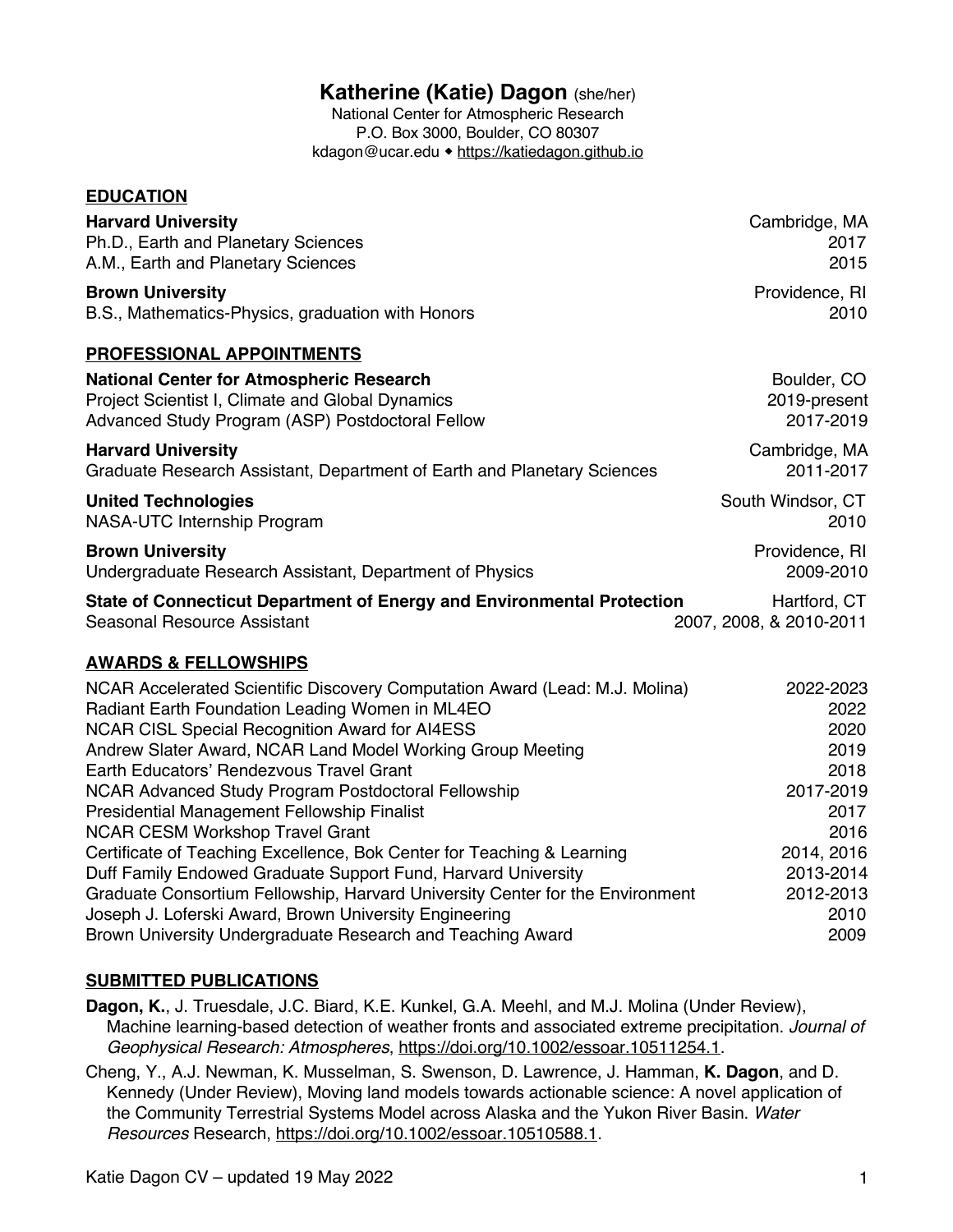Tye, M.R., **K. Dagon**, M.J. Molina, J.H. Richter, D. Visioni, B. Kravitz, C. Tebaldi, and S. Tilmes (Under Review), Indices of Extremes: Geographic patterns of change in extremes and associated vegetation impacts under climate intervention, *Earth System Dynamics*, https://doi.org/10.5194/egusphere-2022-1.

#### **PEER-REVIEWED PUBLICATIONS**

- Ali, A.A., Y. Fan, M.D. Corre, M.M. Kotowska, E. Preuss-Hassler, A.N. Cahyo, F.E. Moyano, C. Stiegler, A. Röll, A. Meijide, A. Olchev, A. Ringeler, C. Leuschner, R. Ariani, T. June, S. Tarigan, H. Kreft, D. Hölscher, C. Xu, C.D. Koven, **K. Dagon**, R.A. Fisher, E. Veldkamp, and A. Knohl (2022), Implementing a New Rubber Plant Functional Type in the Community Land Model (CLM5) Improves Accuracy of Carbon and Water Flux Estimation. *Land*, 11, 183, https://doi.org/10.3390/land11020183.
- Prabhat, K. Kashinath, M. Mudigonda, S. Kim, L. Kapp-Schwoerer, A. Graubner, E. Karaismailoglu, L. von Kleist, T. Kurth, A. Greiner, K. Yang, C. Lewis, J. Chen, A. Lou, S. Chandran, B. Toms, W. Chapman, **K. Dagon**, C.A. Shields, T. O'Brien, M. Wehner, and W. Collins (2021), ClimateNet: an expert-labelled open dataset and Deep Learning architecture for enabling high-precision analyses of extreme weather. *Geoscientific Model Development*, 14, 107-124, https://doi.org/10.5194/gmd-14-107-2021.
- **Dagon, K.**, B.M. Sanderson, R.A. Fisher, D.M. Lawrence (2020), A machine learning approach to emulation and biophysical parameter estimation with the Community Land Model, version 5. *Advances in Statistical Climatology, Meteorology and Oceanography*, 6, 223-244, https://doi.org/10.5194/ascmo-6-223-2020.
- Xu, Y., L. Lin, S. Tilmes, **K. Dagon**, L. Xia, C. Diao, W. Cheng, Z. Wang, I. Simpson, and L. Burnell (2020), Climate engineering to mitigate the projected 21st-century terrestrial drying of the Americas: a direct comparison of carbon capture and sulfur injection. *Earth System Dynamics*, 11, 673-695, https://doi.org/10.5194/esd-11-673-2020.
- Cheng, W., D.G. MacMartin, **K. Dagon**, B. Kravitz, S. Tilmes, J.H. Richter, M.J. Mills, and I.R. Simpson (2019), Soil Moisture and Other Hydrological Changes in a Stratospheric Aerosol Geoengineering Large Ensemble. *Journal of Geophysical Research: Atmospheres*, 124, 12773-12793, https://doi.org/10.1029/2018JD030237.
- Kravitz, B., D.G. MacMartin, S. Tilmes, J.H. Richter, M.J. Mills, W. Cheng, **K. Dagon**, A.S. Glanville, J.- F. Lamarque, I.R. Simpson, J.J. Tribbia, and F. Vitt (2019), Comparing Surface and Stratospheric Impacts of Geoengineering with Different SO2 Injection Strategies. *Journal of Geophysical Research: Atmospheres*, 124, 7900-7918, http://dx.doi.org/10.1029/2019JD030329.
- **Dagon, K.**, and D.P. Schrag (2019), Quantifying the effects of solar geoengineering on vegetation. *Climatic Change*, 153, 235-251, http://dx.doi.org/10.1007/s10584-019-02387-9.
- **Dagon, K.**, and D.P. Schrag (2017), Regional Climate Variability under Model Simulations of Solar Geoengineering. *Journal of Geophysical Research: Atmospheres*, 122, 12106-12121, http://dx.doi.org/10.1002/2017JD027110.
- **Dagon, K.**, and D.P. Schrag (2016), Exploring the Effects of Solar Radiation Management on Water Cycling in a Coupled Land-Atmosphere Model. *Journal of Climate*, 29, 2635-2650, http://dx.doi.org/10.1175/JCLI-D-15-0472.1.
- Tobias, S.M., **K. Dagon**, and J.B. Marston (2011), Astrophysical Fluid Dynamics via Direct Statistical Simulation. *The Astrophysical Journal*, 727, 127, http://dx.doi.org/10.1088/0004-637X/727/2/127.

#### **NON PEER-REVIEWED PUBLICATIONS**

**Dagon, K.**, M.J. Molina, *et al.* (2021), Machine learning to extend and understand the sources and limits of water cycle predictability on subseasonal-to-decadal timescales in the Earth system. DOE EESSD White Paper on AI4ESP, https://doi.org/10.2172/1769744.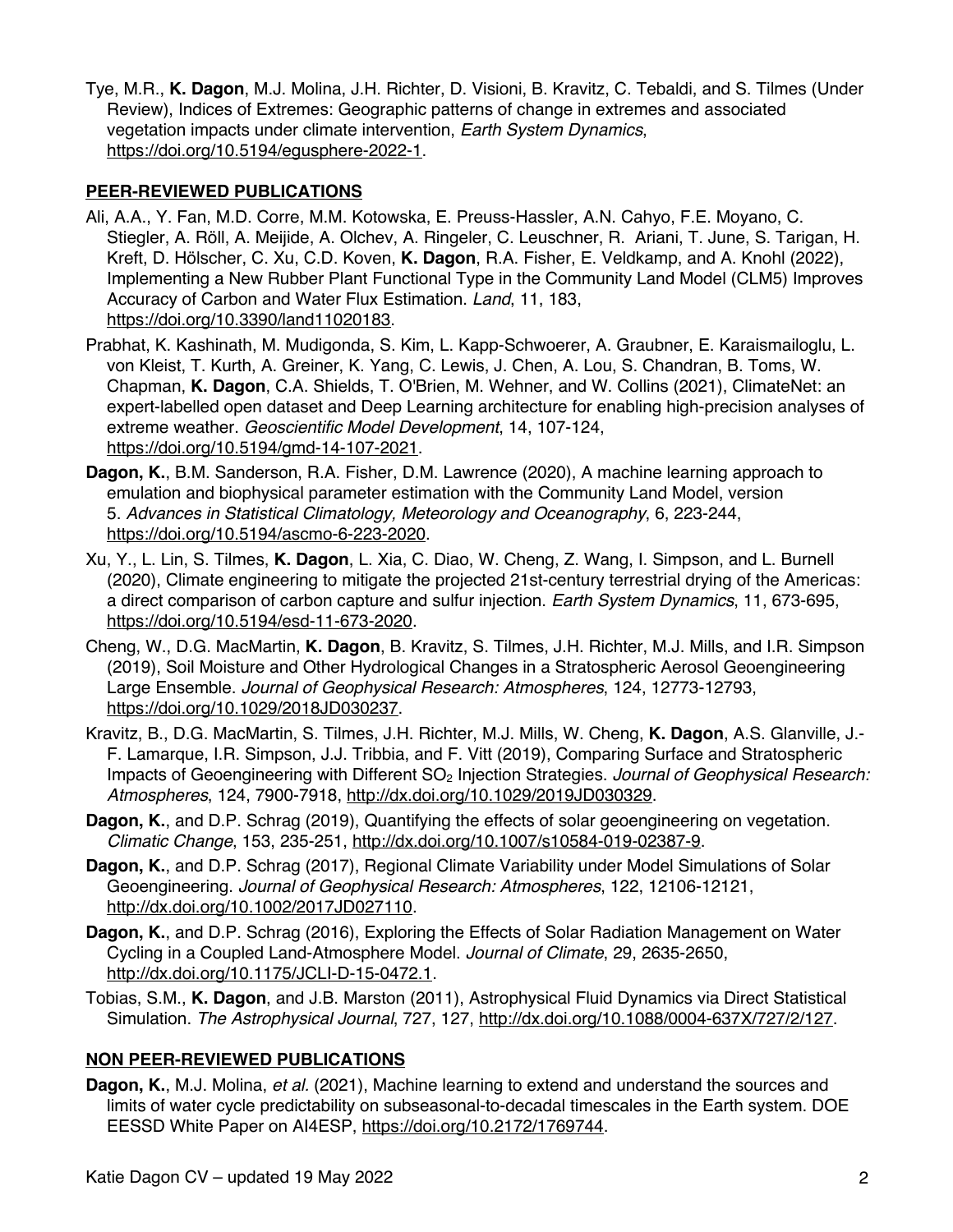#### **INVITED TALKS & SEMINARS**

- DOE Rubisco SFA Biogeochemistry Science Friday Webinar, virtual, November 2021
- Lewis University, Department of Physics Weisenthal Colloquium Series, virtual, February 2021
- Lawrence Berkeley National Laboratory, NERSC Seminar, Berkeley, CA, November 2019
- Pennsylvania State University, Department of Meteorology and Atmospheric Science Colloquium, State College, PA, February 2019
- American University, Department of Environmental Science, Washington, DC, February 2019
- Indiana University, Department of Earth and Atmospheric Sciences Colloquium, Bloomington, IN, January 2019
- Pennsylvania State University, Department of Geography Seminar, State College, PA, January 2019
- University of Washington, Department of Atmospheric Sciences Seminar, Seattle, WA, July 2018

#### **SELECTED CONFERENCE & WORKSHOP PRESENTATIONS** (\*invited)

- NCAR Earth System Data Science, *NASEM Machine Learning and Artificial Intelligence to Advance Earth System Science Workshop*, virtual, February 2022 (\*talk & panel), https://doi.org/10.5281/zenodo.6048010.
- Machine Learning-Based Feature Detection to Associate Precipitation Extremes with Synoptic Weather Events, *American Geophysical Union Fall Meeting*, virtual, December 2021 (\*talk).
- Grand Challenges in AI4ESP: A Climate Modeling Perspective, *DOE Artificial Intelligence for Earth System Predictability (AI4ESP) Workshop*, virtual, November 2021 (\*plenary).
- Machine Learning and Earth System Modeling: From Parameter Calibration to Feature Detection, *Kavli Institute for Theoretical Physics Machine Learning for Climate Conference*, Santa Barbara, CA, November 2021 (\*talk), https://doi.org/10.26081/K6334B.
- Machine Learning-Based Feature Detection to Associate Precipitation Extremes with Synoptic Weather Events, *2nd Workshop on Knowledge Guided Machine Learning*, virtual, August 2021 (\*talk).
- Applying Machine Learning to Associate Precipitation Extremes with Synoptic-Scale Weather Events, *American Geophysical Union Fall Meeting*, virtual, December 2020 (talk).
- Bayesian Calibration with Neural Network-Based Emulation of a Land Model, *American Geophysical Union Fall Meeting*, virtual, oral presentation, December 2020 (\*talk).
- A Machine Learning Approach to Quantify Land Model Parameter Uncertainty, *American Geophysical Union Fall Meeting*, San Francisco, CA, December 2019 (talk).
- Uncertainties in the Response of Terrestrial Ecosystems to Solar Geoengineering, *1st Geoengineering Modeling Research Consortium Workshop*, Boulder, CO, May 2019 (talk).
- Machine Learning for Parameter Estimation in CLM5, *CESM Land Model Working Group Meeting*, Boulder, CO, February 2019 (talk).
- Reducing Uncertainty in Land Surface Models, *American Geophysical Union Fall Meeting*, Washington, DC, December 2018 (talk).
- Moving Towards a Global Biogeophysical Parameter Optimization for CLM5, *Community Earth System Model Workshop*, Boulder, CO, June 2018 (talk).
- Effects of Solar Geoengineering on Vegetation: Implications for Biodiversity and Conservation, *American Geophysical Union Fall Meeting*, New Orleans, LA, December 2017 (talk).
- Regional Climate Variability under Model Simulations of Solar Geoengineering, *Gordon Research Conference on Climate Engineering*, Newry, ME, July 2017 (poster).
- Soil Moisture-Climate Coupling under Model Simulations of Solar Geoengineering, *Community Earth System Model Workshop,* Breckenridge, CO, June 2016 (talk).
- Exploring the Effects of Solar Radiation Management on Water Cycling in a Coupled Land-Atmosphere Model, *Graduate Climate Conference*, Woods Hole, MA, November 2015 (talk).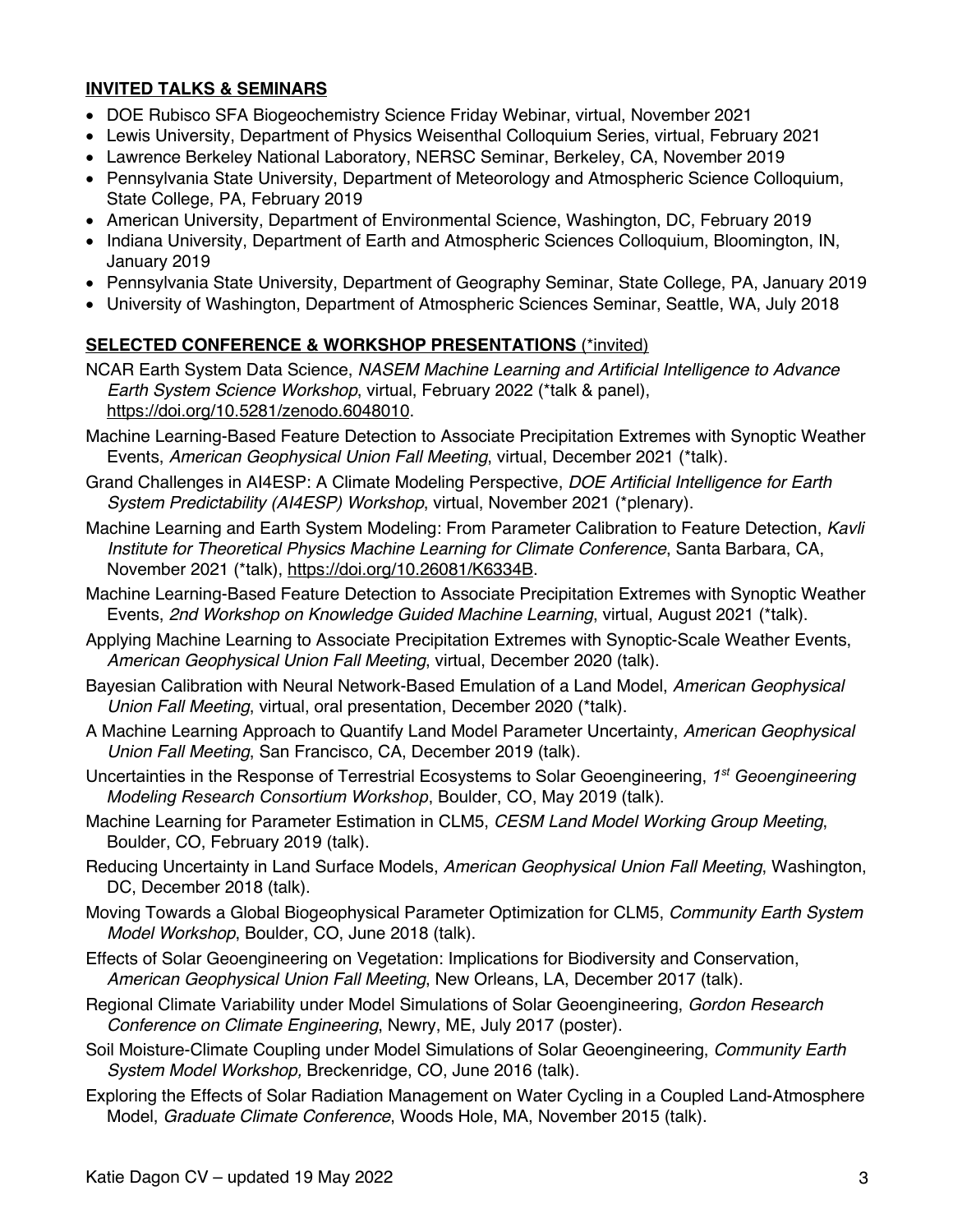## **TEACHING**

#### **Tutorials and Workshops**

- Community Earth System Model Tutorial, virtual, August 2021
- AGU Tutorial on Machine Learning and Deep Learning, virtual, December 2020
- Artificial Intelligence for Earth System Science (AI4ESS) Summer School, virtual, June 2020
- Community Terrestrial Systems Model Tutorial, Boulder, CO, February 2019

#### **Guest Lectures**

- Masters of the Environment Program (graduate), University of Colorado Boulder, virtual, May 2021
- Climate Science and Modeling (undergraduate), Oglala Lakota Tribal College, virtual, April 2020

#### **Teaching Assistantships**

- The Consequences of Energy Systems (graduate), Department of Earth and Planetary Sciences, Harvard University, Fall 2015 and 2016
- The Climate-Energy Challenge (undergraduate), Department of Earth and Planetary Sciences, Harvard University, Fall 2014, 2015, and 2016
- The Fluid Earth (undergraduate), Department of Earth and Planetary Sciences, Harvard University, Spring 2013
- Introductory Calculus (undergraduate), Department of Mathematics, Brown University, Fall 2009

#### **MENTORING**

#### **Students**

- John Landy, PhD, Stony Brook University, Dissertation Committee Member, 2022 -
- Tariq Walker, Undergraduate, Kennesaw State University, UCAR SOARS Writing Mentor, Summer 2021
- Gavin Blair, Kingston High School, Science Research Mentor, 2020-2021
- Lilly Jones, PhD, South Dakota School of Mines & Technology, UCAR Next Generation Fellowship Research Mentor, 2019-2020
- William Meyers, Carmel High School, Science Research Mentor, 2019
- Sung Min Kim, Undergraduate, Cornell University, UCAR SOARS Community Mentor, Summer 2018
- Catarina Do, Undergraduate, Harvard College, WISTEM Mentor, 2016-2017
- Victoria Garito, Briarcliff High School, Intel Science Research Program Mentor, 2014-2015

#### **Mentoring Programs**

- Harvard Earth and Planetary Sciences Graduate Peer Mentoring, 2011-2015
- Harvard Graduate Women in Science and Engineering Mentoring Program, 2011-2013
- Brown University Women's Launch Pad Mentoring Program, 2009-2010

#### **ACADEMIC SERVICE & LEADERSHIP**

- Co-Chair, Gordon Research Seminar on Climate Engineering, 2022
- Co-Lead, NCAR Earth System Data Science (ESDS) Initiative, 2020 -
- Session Convener, Improving Earth System Predictability: New Mechanisms, Feedbacks, and Approaches for Predicting Global Biogeochemical Cycles in Earth System Models, AGU Fall Meeting, 2021
- Session Co-Lead, Climate Variability and Extremes, DOE AI4ESP Workshop, 2021
- Session Organizer, Machine Learning Cross Working Group, CESM Workshop, 2021
- Panelist, ASP Postdocs Writing a Research Statement Workshop, 2021
- Coordinator, NCAR Climate and Global Dynamics Seminar Series, 2020-2021
- Panelist, ASP Discussion on Transition from Postdocs to Project Scientists, 2020
- Executive Committee, Topical Group on Physics of Climate, American Physical Society, 2019-2021
- Co-Organizer, ClimateNet Labeling Campaign for Machine Learning, 2019
- Speaker, Undergraduate Leadership Workshop, National Center for Atmospheric Research, 2019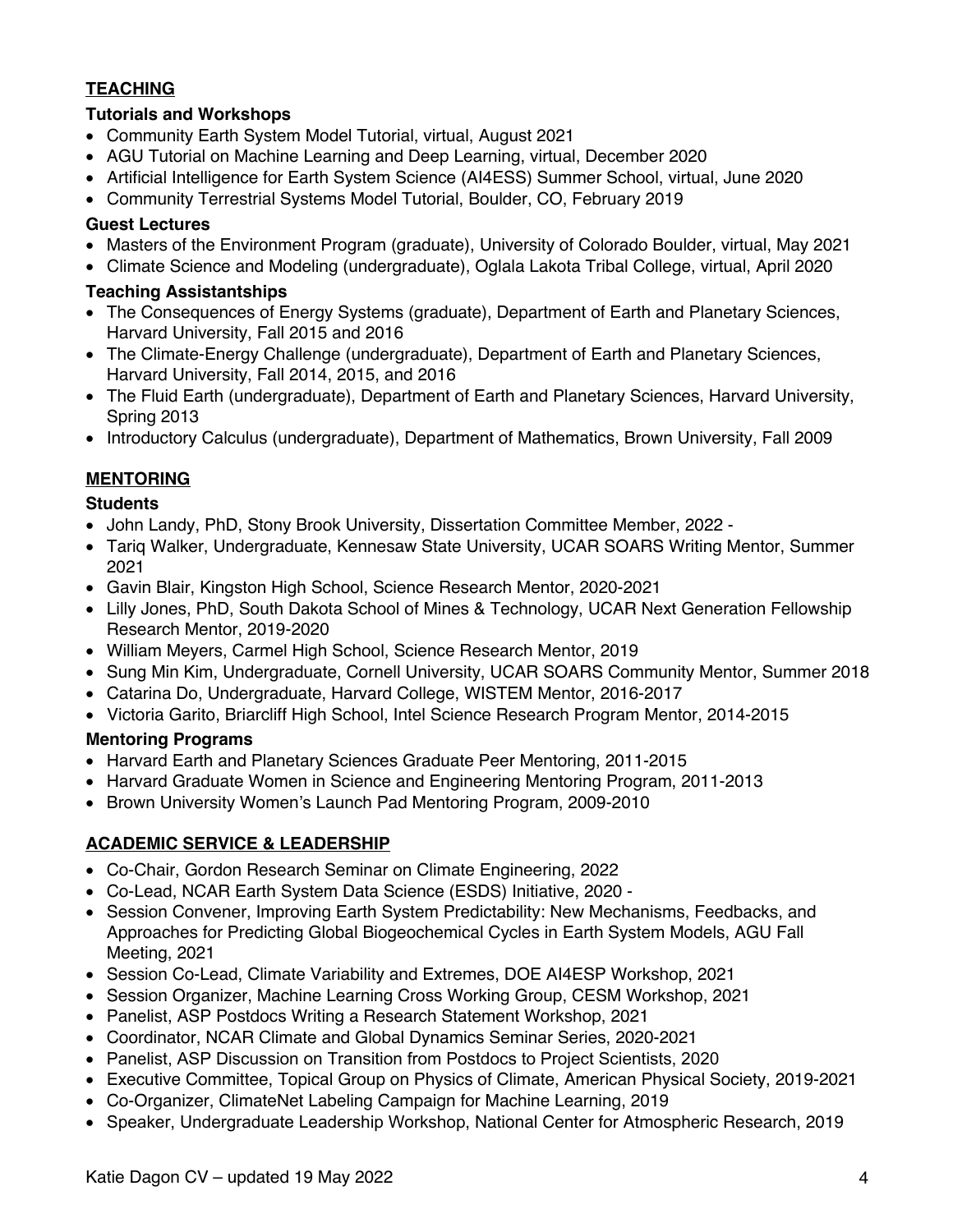- Postdoctoral Fellows Networking Committee, National Center for Atmospheric Research, 2017-2019
- Program Committee, Topical Group on Physics of Climate, American Physical Society, 2017-2018
- Organizer, Plants and Climate Seminar Series, Harvard University, 2015-2016
- Organizing Committee, Fourth Interdisciplinary Summer School on Geoengineering, Harvard University, 2013
- *Journal Reviewer:* Atmospheric Chemistry and Physics, Earth's Future, Environmental Data Science, Geophysical Research Letters, Geoscientific Model Development, Journal of Advances in Modeling Earth Systems, Journal of Hydrometeorology
- *Proposal Reviewer:* NSF Climate and Large-Scale Dynamics Program

## **PUBLIC ENGAGEMENT**

- CU Boulder Investigate Careers in the Environment talk, Boulder, CO, 2022
- Farmington High School Capstone Project Expert Scientist, virtual, 2021
- American Physical Society Congressional Visits Day, virtual, 2021
- Watershed High School Guest Scientist, virtual, 2020
- WOW Children's Museum Girls in Science Night, Lafayette, CO, 2020
- NCAR Traveling Climate Exhibit Scientific Team, Boulder, CO, 2019
- USA Science and Engineering Festival, Washington, DC, 2018
- Project Bridge Colorado Science Day at the State Capitol, Denver, CO, 2018
- Twin Peaks Charter Academy Guest Scientist, Longmont, CO, 2017
- NCAR Super Science Saturday, Boulder, CO, 2017-2019
- Harvard Graduate Student Science Policy Trip, Washington, DC, 2016
- There's a Scientist in My Classroom! Guest Lecturer, Danvers, MA, 2014
- Science in the News Event Organizer and Lecturer, Boston, MA, 2013-2016

#### **SCIENCE WRITING**

- Sparse arrays and the CESM land model component [with D. Cherian], *NCAR ESDS Blog*, 24 February 2022, https://ncar.github.io/esds/posts/2022/sparse-PFT-gridding.
- Engineering the Earth to Fight Climate Change, *Science in the News Blog*, 25 October 2016, http://sitn.hms.harvard.edu/flash/2016/engineering-earth-fight-climate-change.
- Climate Change 2016: Make America Hot Again, *Science in the News Blog*, 9 August 2016, http://sitn.hms.harvard.edu/flash/2016/climate-change-2016-make-america-hot.
- Science by the Pint, *The Plainspoken Scientist*, Student Blog Series, 18 July 2016, http://blogs.agu.org/sciencecommunication/2016/07/18/science-by-the-pint.
- Pausing to Talk About Climate Change, *Science in the News Blog*, Special Edition on Climate Change, 30 June 2014, http://sitn.hms.harvard.edu/flash/2014/pausing-to-talk-about-climate-change.

#### **MEDIA**

- "Understanding the Dynamic Climate System," Interviewee, *APS News*, May 2020, https://www.aps.org/publications/apsnews/202005/climate.cfm.
- "Space Mirrors and Other Weird Ways to Fight Climate Change," Scientific Consultant, *ACS Reactions and PBS Digital Studios*, 25 September 2019, https://www.youtube.com/watch?v=9agoVDFJs8A.
- "Ice Drove Past Indo-Pacific Climate Variance," Interviewee, *AGU EOS*, 2 April 2019, https://doi.org/10.1029/2019EO119709.
- "A Disappointing New Problem With Geo-Engineering," Interviewee, *The Atlantic*, 8 August 2018, https://www.theatlantic.com/science/archive/2018/08/solar-geo-engineering-cant-save-the-worlds-crops/567017.
- "Cow Burps are Warming the Planet," Scientific Consultant, *ACS Reactions and PBS Digital Studios*, 20 March 2018, https://www.youtube.com/watch?v=MnRFUSGz\_ZM.